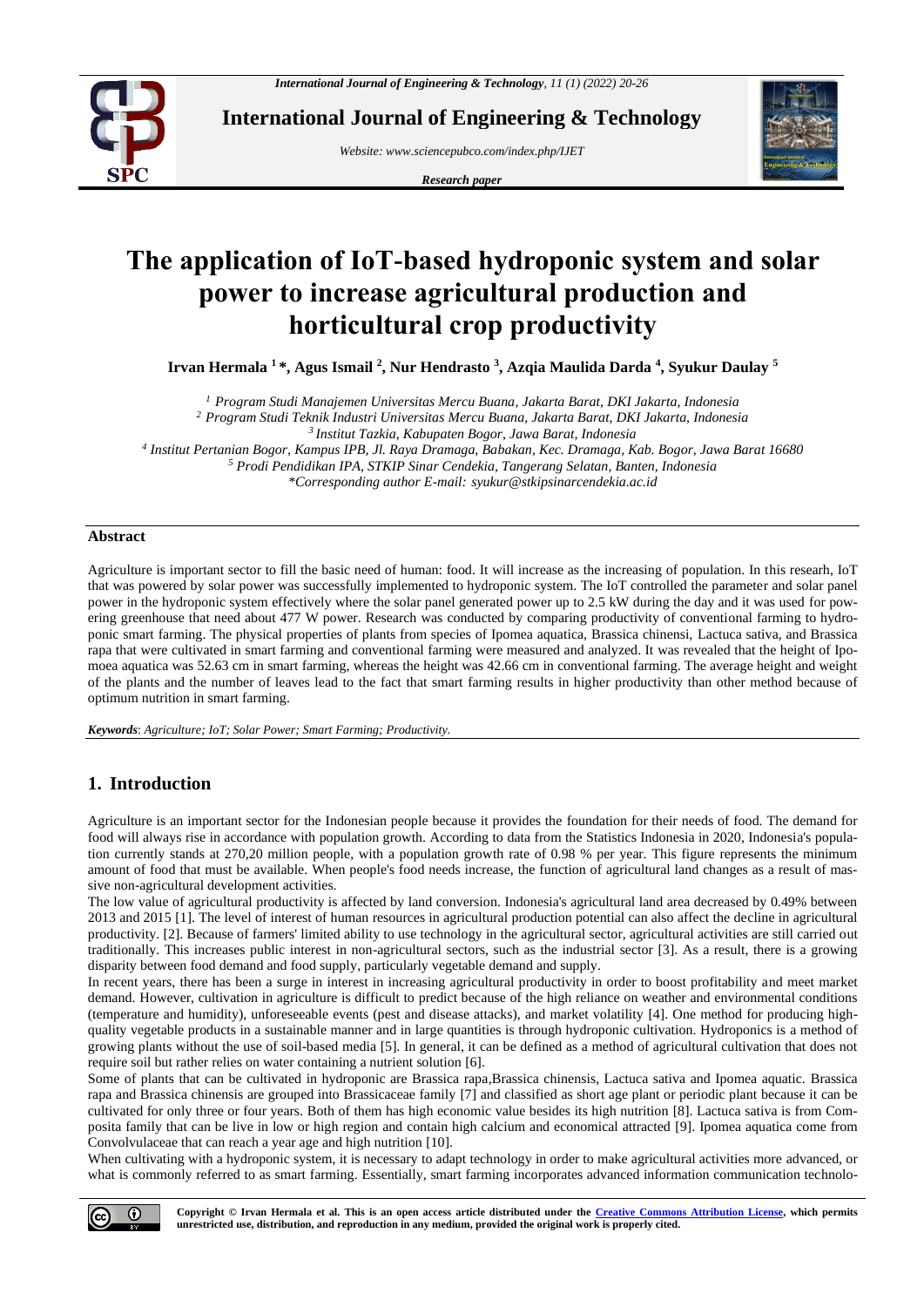gy, specifically the Internet of Things (IoT), into agriculture in order to conserve resources and labor[11]. The Internet of Things is perfect for smart farming because it is programmable and scalable and provides open data[4]. Smart hydroponic methods and solar power can be used to increase crop productivity and production cost efficiency through the Internet of Things (IoT). The IoT was developed as a tool to help control and monitor nutrient levels, water pH, and the temperature of hydroponic plants[12]. Furthermore, renewable energy, such as solar power, is used to maximize the potential of Indonesia's energy resources because Indonesia is exposed to high intensity sunlight[13]. It is one of clean energy sources and portable because it does not produce waste and is friendly operable. Solar power does not require a combustion process that produces gas or liquid waste, which is one of the waste products from conventional energy sources. The purpose of this study is to compare the productivity and production cost efficiency of horticultural crop cultivation, specifically vegetable cultivation, using the smart hydroponic method with those of vegetable cultivation using conventional cultivation method.

## **2. Methods**

#### **2.1. Implementation of IoT and solar panel installation**

The IoT system is embedded to the hydroponic system so it can manage the nutrition of the plant. The sensors in IoT are connected directly to the liquid of hydroponic that posts data to the processor of arduino wemos esp 32 that will be converted to physical quantities. The result will be sent to prepared goggle database of firebase that can be accessed by Android devices. There were two green houses that were provided for hydroponics and conventional method as shown in Figure 1. The solar panel was built in off-grid system where the input and output powers were ruled by inverter. Inverter itself was functioned as converter from direct current (DC) to alternating current (AC). This system was also objected to control flow of electric power.

The schema of off-grid system is presented in Figure 2 where the green house has load of 6 lamps, 7 pumps and 5 IoT systems that required power supply about 477 Watt and 10.6 kWh energy consumption a day. There are 12 solar panels that has 250 Watt power and 37V voltage each and dimension of 1670 mm x 992 mm x 35 mm. The total maximum output was 3000 Watt power and about 200 V voltage because they were assembled in combination of serial and parallel circuit in a total  $20 \text{ m}^2$  area. There were 8 batteries had each specification of 12 V voltage and 100 Ah capacity. The performance of solar panel is viewed in application named SmartESS. It is Android-based application that gets data from inverter and shows the data in app's view. It will log and display data about generated power and used power. It also shows the generated energy, the used energy, and battery status.



**Fig. 1:** Design of Position of Two Greenhouses and Solar Panel.



**Fig. 2:** Off Grid System Where Inverted Was Functioned as Solar Charge Controller.

### **2.2. Cultivation productivity**

This research was conducted in vegetable farming that was supervised by Indonesia Farmer Association in Bogor. The field is situated in Tegal Village, Cibungbulang District, Bogor, Indonesia from November –December 2021. The vegetables that were used were Ipomoea aquatica, Brassica chinensis, Lactuca sativa, and Brassica rapa. They have short cultivation time so the research can be conducted within the time frame.

They were cultivated using two different methods, one is called smart farming and the other is conventional farming. Smart farming was conducted in hydroponic system that was completed by an IoT system to control nutrition of the plants. So, it was controlled by mini robot that informs the farmer about the nutrition condition. The conventional farming was conducted by cultivating plants in soil media as usual. Both of them were protected by greenhouse so they were free from pests. In addition, the need for electrical power for IoT and other electrical equipment in both methods was supplied by solar panels.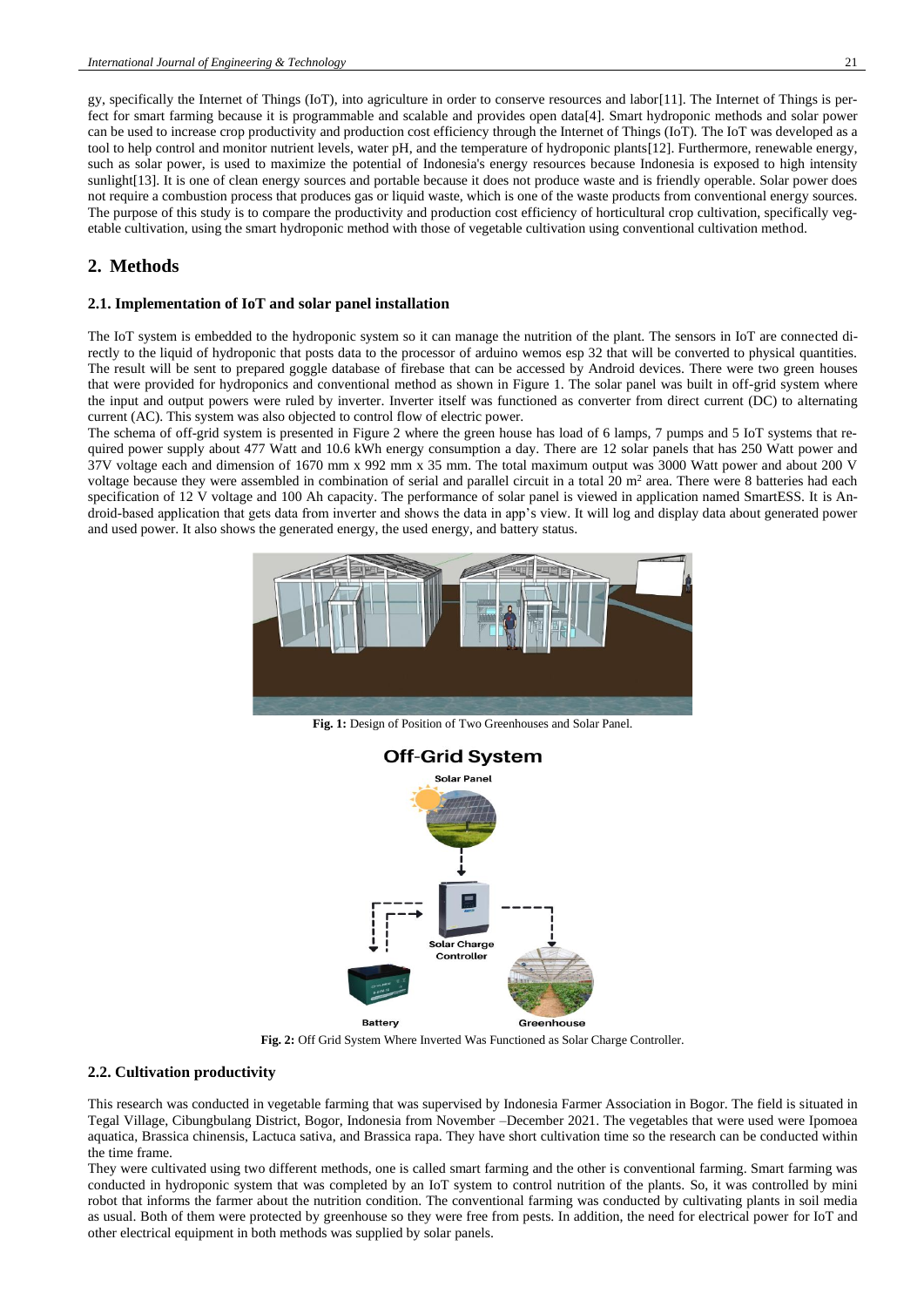Observed parameters were mass of yields, height, width of leaves, length of leaves and number of leaves. Measurement of mass of all yields was conducted using digital balance. Measurement of plant's height and diameter of Lactuca sativa and Ipomea aquatica were conducted using ruler. Plant's height was measured from origin point of trunk until highest top of leave. Diameter of Ipomea aquatica that were measured was bottom part of stem using ruler. Number of leaves was counted of leaves that had been opened for all plants. Length of leaves of Brassica rapa and Brassica chinensis was measured from starting point until top using rulers.

The final results of the two farming methods were compared by measuring the mass, height, and width of the leaves precisely. The measurement was conducted in two repetitions with complete random sampling. The data were analyzed in using ANOVA by advanced test of Tukey with  $\alpha = 5\%$ . This test was used to investigate the difference of both methods.

#### **3. Result and discussion**

#### **3.1. Implementation of IoT and solar panel**

The IoT system was fully functioned. The obtained data about water condition were posted to the firebase database system as shown in Figure 3, which could be also viewed on Android-based device as shown in Figure 4. The results were captured in the same time. The values in database and the application on Android device were alike because there was delay time of about 15 seconds in data posting. The results showed that IoT system was working properly. IoT worked by posting the data to cloud and getting data from cloud where cloud can be managed by personal devices such as Android-based devices and desktop computer[14]. The cloud in this system is database firebase and the personal device is Android-based device.



**Fig. 3:** The View of Firebase That Stored Data of PH And Nutrition from IoT.



The solar panel worked properly and it can be seen from application of inverter that monitors the total power and power used and status of battery and other component as shown in Figure 5. The power was generated by solar panel, which flow the electricity to inverter. The inverter decided whether the energy stored or used. If the generated power was large enough to power the load (greenhouse) on, it would be directly flowed to it. If the produced power above the need, inverter would direct the current to be stored in battery. If the consumption of energy is very high where the battery and the solar panel are unable to fulfil the demand, the inverter will connect to the grid system from conventional electricity power source.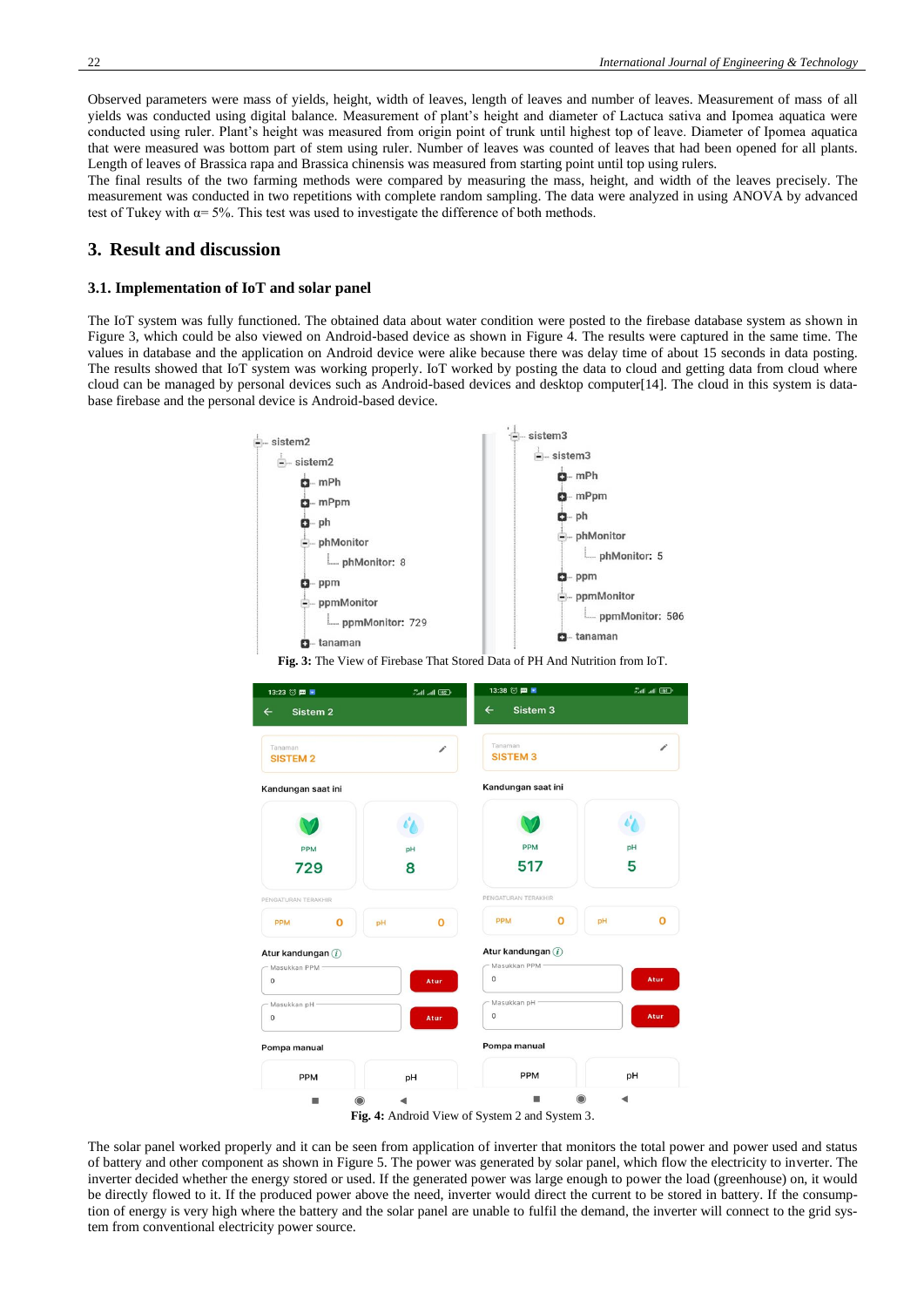Figure 6 shows the logged data of generated energy and used energy that were plotted in red and green scatter. It can be seen that in four days, the consumption of powers was about 0.20 kW daily and the generated power reached 2.5 kW. The power consumption was nearly the same during the day and at night. The generated power was higher during the day from 6.00 AM until 6.00 PM. The excess of the energy was stored in the battery and would be used at night or in cloudy or rainy conditions. It can be concluded that power generation, power use, and power storage system fully worked properly and met the demand of the greenhouses.



**Fig. 5:** The Real-Time Power Produced, Stored, and Used by Greenhouse.



**Fig. 6:** The Graph of Energy Produced and Energy Used in Four Days From 10 December to 13 December 2021.

#### **3.2. Cultivation productivity**

Based on statistical test, the growth of Lactuca sativa and Ipomoea aquatica in the soil and hydroponic farming systems did not show difference. The measurement results showed that vegetables grown in smart farming were taller than vegetables grown in soil farming and this is supported by previous research as shown in Figure 7 and Figure 8. It implies that hydroponics makes the plant grow faster than conventional farming does. The nutrition element affects the vegetative growth where smart farming gives the optimum composition effectively that leads to larger diameter[15].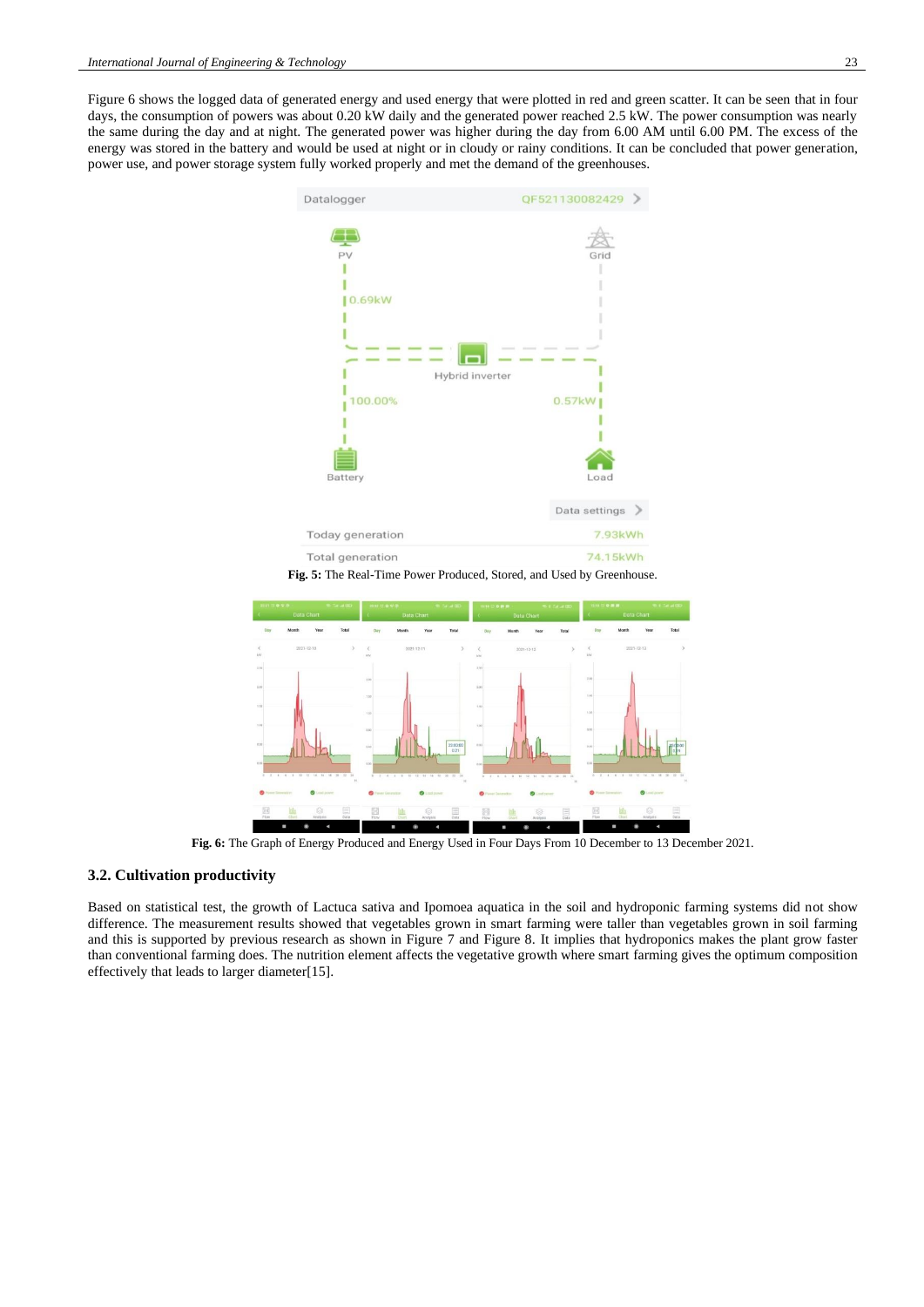

**Fig. 7:** Graph of Plants' Heights in Smart Farming and Conventional Farming.



**Fig. 8:** Comparison of Stem Diameters of Ipomoea Aquatica.

The increase of plant height can support the addition of number of leaves as well as age of plant. Taller plant usually has larger number of leaves [16]. Result of statistical test showed that the number of leaves of Brassica rapa, Brassica chinensis, Lactuca sativa, and Ipomea aquatica that were cultivated in smart hydroponic farming was not different from the number of those that were cultivated in conventional farming. The results of leaf count and measurements showed that the four vegetables that were planted in smart hydroponic farming had larger number of leaves and longer leaves as shown Figure 9 and Figure 10.



**Fig. 9:** Number of Leaves of All Plants In Smart Farming and Conventional Farming.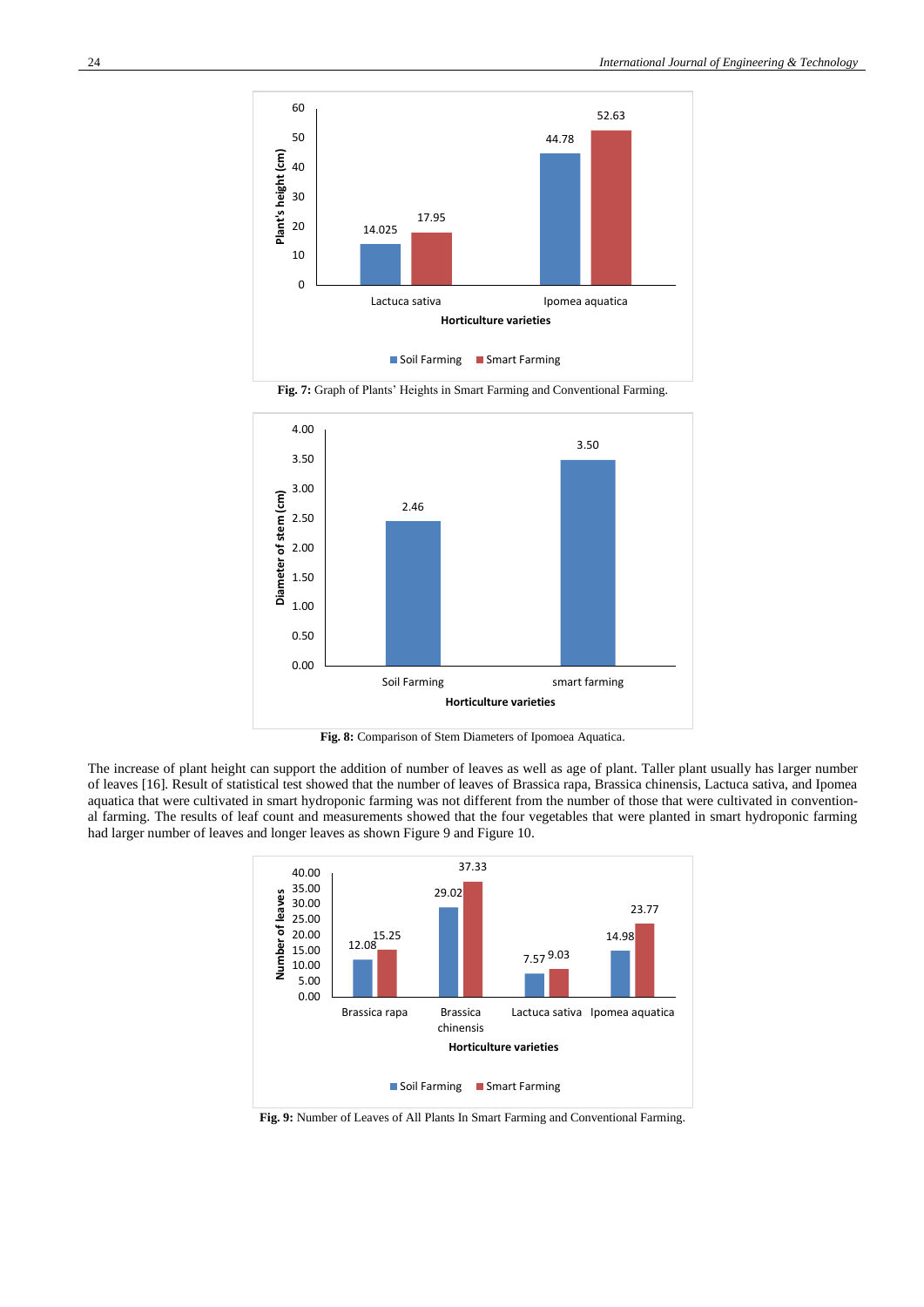

**Fig. 10:** Data on the Length of Leaves of Brassica Rapa and Brassica Chinensis.

The statistical test revealed that mass of Brassica rapa, Brassica chinensis,Lactuca sativa, and Ipomea aquatica that were planted in smart farming did not show any difference with the mass of those grown in conventional farming. Based on the measurements, smart farming resulted in larger mass than soil farming as shown Figure 11 because of the difference in nutrients in both farming methods. The increase of number of leaves automatically increases the plant's mass because leaves are part of the plant.



**Fig. 11:** The Weight of the Four Plants in Both Farming Methods.

Result of vegetative growth showed that productivity of vegetables in smart farming was higher than that in soil farming. It will affect the price and supply of vegetables in the market. The continuous data log of nutrition was stored by the database because the characteristic of the data is real-time data, which only expose the present condition. The development of system to gain continuous data log of the farming can become an interesting study. The data log can be used to build a machine learning system because it is a big data that can be used to predict and model the performance of the whole system.

#### **4. Conclusion**

Smart farming using IoT that was powered by solar panel has been successfully implemented and worked properly. It resulted in higher productivity of plants than conventional farming, which can be seen from the data of physical properties of plants, including height, stem diameter, number of leaves, width of leaves, and mass.

#### **References**

- [1] BPS: Produksi Tanaman Sayuran 2020, https://www.bps.go.id/indicator/55/61/1/produksi-tanaman-sayuran.html.
- [2] Raya, A.B. dan S.: Opini masyarakat terhadap citra komoditas pangan lokal (Studi kasus opini pemuda pedesaan Yogyakarta dan mahasiswa Fakultas Pertanian UGM). J. Ilmu-Ilmu Pertan. 6, 116–141 (2010).
- [3] Gruda, N., Bisbis, M., Tanny, J., Ibrahim, J.T., Mufriantie, F., Ahmad, Z., Najeeb, M.A., Shakoor, R.A., Al-Muhtaseb, S.A., Touati, F., Akash, S. Shwetharani, R., Kusuma, J., Balakrishna, R.G., Alam, A., Wulandari, A.I., Fadilah, I.: ANALISIS KEKUATAN DAN UMUR KELELAHAN SHAFT PROPELLER KAPAL SPOB. Sol. Energy. 225, 1551–1564 (2019)[. https://doi.org/10.1016/j.solener.2021.06.031.](https://doi.org/10.1016/j.solener.2021.06.031)
- [4] Kamilaris, A., Gao, F., Prenafeta-Boldu, F.X., Ali, M.I.: Agri-IoT: A semantic framework for Internet of Things-enabled smart farming applications. 2016 IEEE 3rd World Forum Internet Things, WF-IoT 2016. 442–447 (2017)[. https://doi.org/10.1109/WF-IoT.2016.7845467.](https://doi.org/10.1109/WF-IoT.2016.7845467)
- [5] Rosliani, R., Sumarni, N.: Budidaya Tanaman Sayuran dengan sistem hidroponik, (2005).
- [6] Roidah, I.S.: Pemanfaatan lahan dengan menggunakan sistem hidroponik. J. Bonorowo. 1, 43–49 (2014).
- [7] Damayanti, N., Widjajanto, D., Sutarno, S.: Pertumbuhan dan produksi tanaman sawi Pakcoy (Brassica rapa l.) akibat dibudidayakan pada berbagai media tanam dan dosis pupuk organik. J. Agro Complex. 3, 142 (2019). [https://doi.org/10.14710/joac.3.3.142-150.](https://doi.org/10.14710/joac.3.3.142-150)
- [8] Wahyuningsih, A., Fajriani, S., Aini, N.: Komposisi Nutrisi Dan Media Tanam Terhadap Pertumbuhan Dan Hasil Tanaman Pakcoy (Brassica Rapa L.) Sistem Hidroponik. J. Produksi Tanam. 4, (2016).